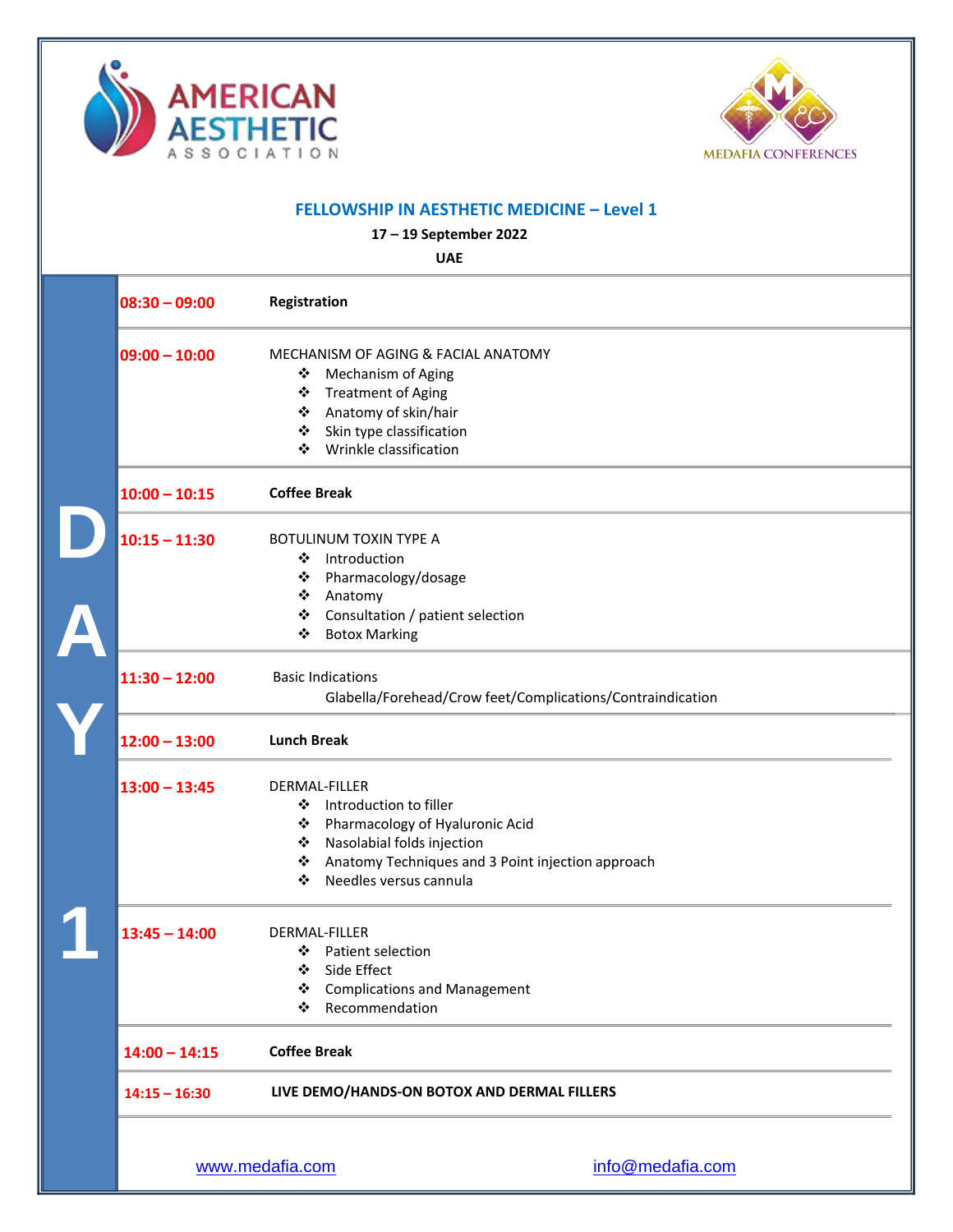



| $09:00 - 10:00$ | Skin structure & anatomy                                          |
|-----------------|-------------------------------------------------------------------|
|                 | Anatomy of skin<br>❖                                              |
|                 | Mechanism of aging<br>豪。                                          |
|                 | Wrinkle classification<br>❖                                       |
| $10:00 - 10:15$ | <b>Coffee Break</b>                                               |
| $10:15 - 11:30$ | Skin preparation for laser procedures                             |
|                 | Skin conditioning & preparation                                   |
|                 | Cosmeceuticals and skin care products<br>❖                        |
|                 | Moisturizer<br>$\circ$                                            |
|                 | Sun block<br>$\circ$                                              |
|                 | Anti-oxidants<br>$\circ$                                          |
| $11:30 - 12:00$ | Lasers & light therapies in aesthetic medicine                    |
|                 | Laser physic & Laser safety                                       |
|                 | ❖ Type of lasers                                                  |
|                 | CO <sub>2</sub><br>❖                                              |
|                 | ❖<br>Erbium                                                       |
|                 | NdYag<br>❖                                                        |
|                 | Fractionated<br>❖                                                 |
|                 | ❖<br>IPL                                                          |
| $12:00 - 13:00$ | <b>Lunch Break</b>                                                |
| $13:00 - 14:00$ | Patient selection for light therapy indications for light therapy |
|                 | Skin Rejuvenation (Ablative/Non-Ablative)<br>豪。                   |
|                 | Hair Removal<br>❖                                                 |
|                 | ❖ Pigmented Lesions                                               |
|                 | Side Effects / Complications<br>※                                 |
|                 | Contraindications<br>❖                                            |
|                 | ❖<br><b>Consideration For Equipment Purchase</b>                  |
| $14:00 - 14:15$ | <b>Coffee Break</b>                                               |
|                 | LIVE DEMO/HANDS-ON LASER                                          |